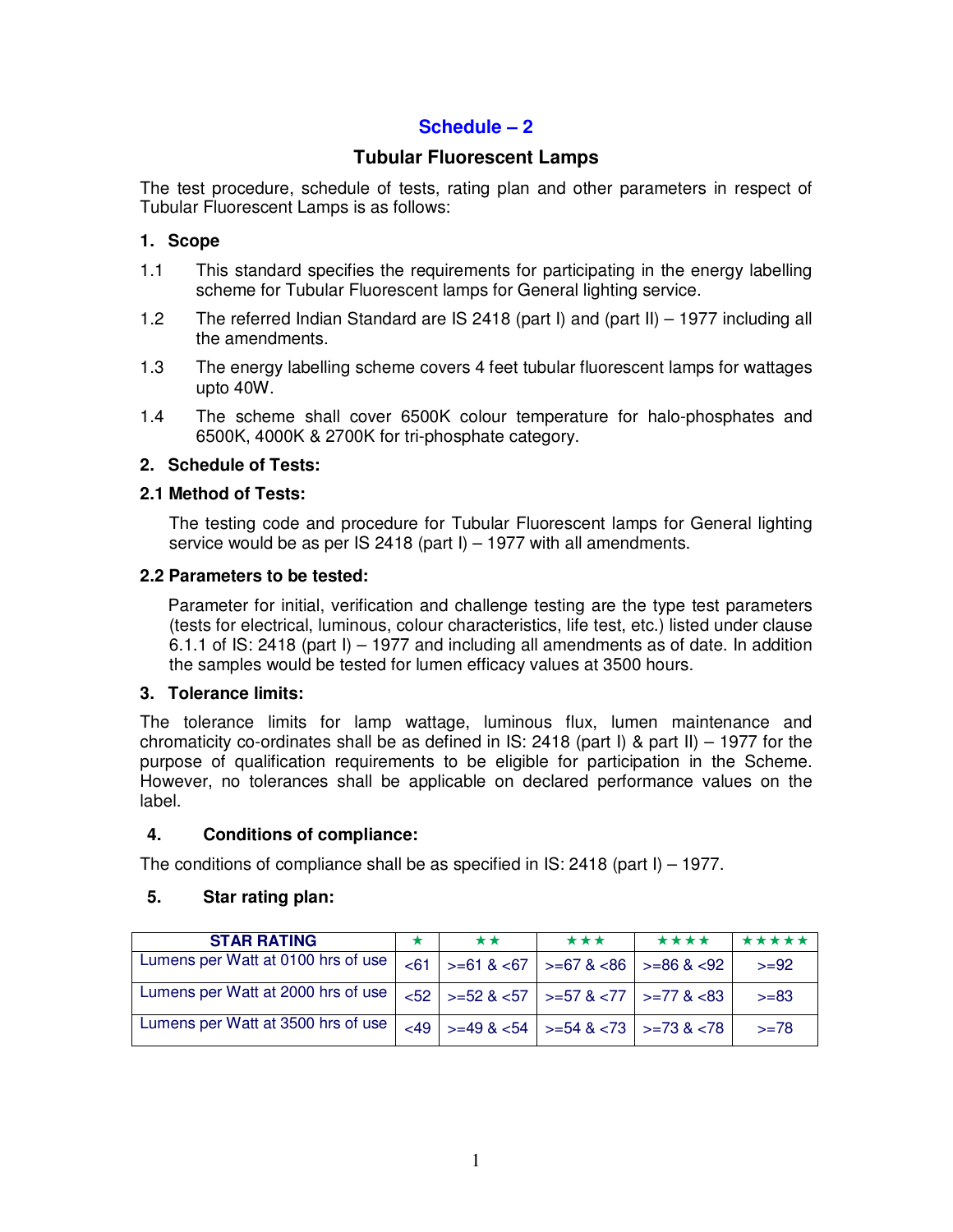The measured values will be converted to star ratings for each point i.e. at 100 hours, 2000 hours, 3500 Hours and the average of the 3 ratings will be taken. This will be rounded of  $\langle$ <0.5 to lower level and  $\equiv$ >0.5 to higher level) to the nearest integer which will be the star rating for the product.

## **6. Sampling:**

Selection of lamps for test (sampling) would be carried out as per the sampling plan as per guidelines specified in clause 3 of IS: 2418 (Part I) – 1977.

## **7. Qualifications:**

- a) The products should conform to minimum requirements of IS 2418 (part I) and (part II) – 1977 to participate in BEE S&L Programme.
- b) BIS product certification or at-least, Quality Certification such as ISO 9000 should be required to participate in BEE S&L Programme.

## **8. Label design, colour scheme, content of the label, manner of display:**

## a) **Label design, content of the label**:



(For actual dimensions please refer 10)

## b) **Colour scheme:**

 $NAVY BLUE - H - 240° S 100% B 40% (R - 0, G - 0, B - 102)$  $RED - H - 0^{\circ} S$  100% B 40% (R – 255, G – 0, B – 0)

## c) **Manner of display of label:**

The above label design with colour scheme after photographic reduction to 16 mm height shall be printed on the sleeve. All the manufacturers would mark the colour Temperature on the sleeve.

#### d) **Star marking on the lamp**

The star marking as per the rating is required to be stamped on the lamp. The size of the stamp for the star marking is 14.5 mm height  $x$  8.5 mm width. The same shall be stamped in a separate column. For example for a three star lamp the same need to be marked on the lamp as below:

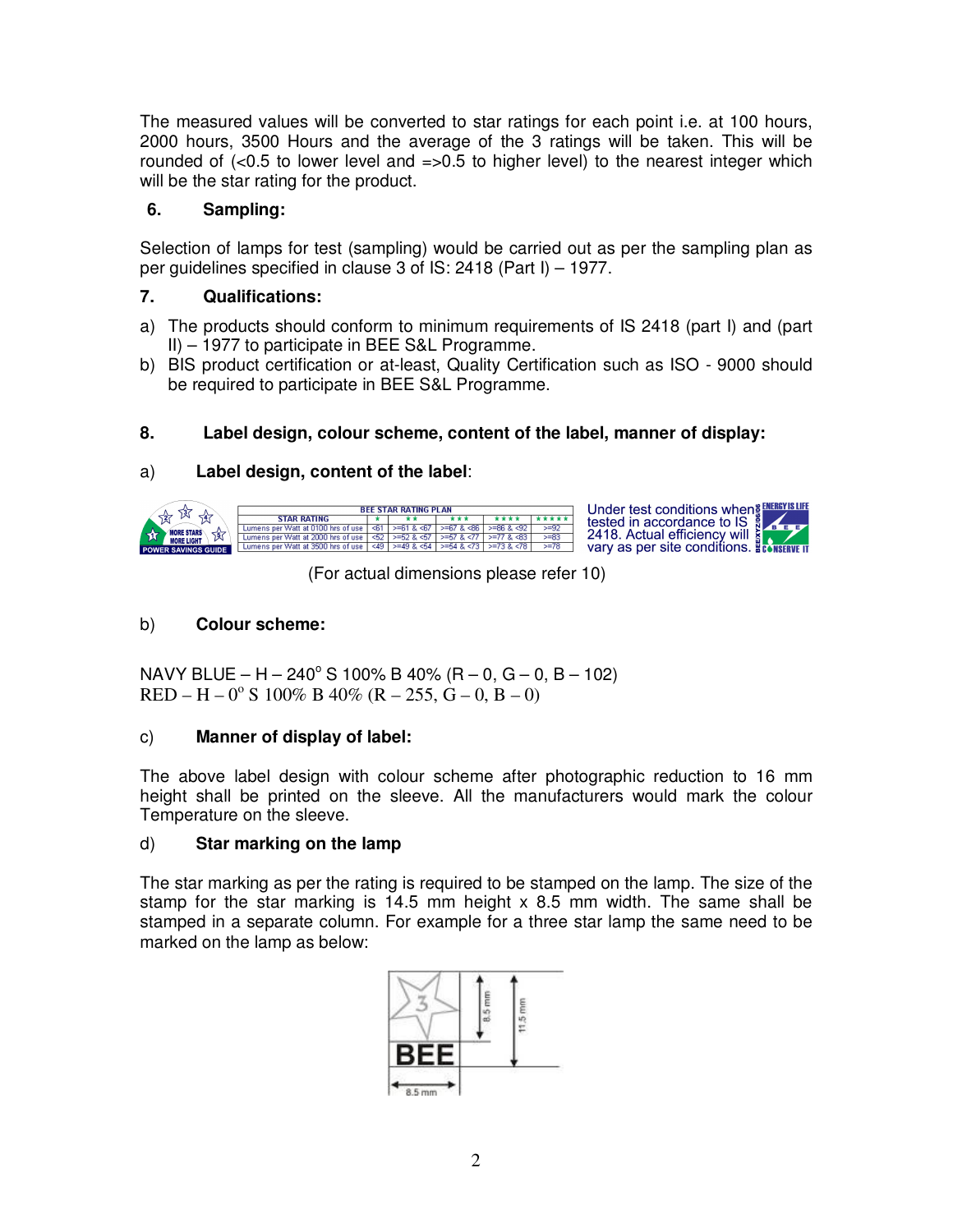(For actual dimensions please refer 10)

### **9. Fees**

- (i) Registration Fee is payable on application for assignment is Rs. 1000/ ( rupees one thousand only)
- (ii) Registration Fee is payable on application for renewal of authority to affix labels Rs. 500/ ( rupees five hundred only)
- (iii) Labelling fee for affixation of label on each piece of Tubular Fluorescent Lamp is Rs. 0.05 ( 5 paisa only)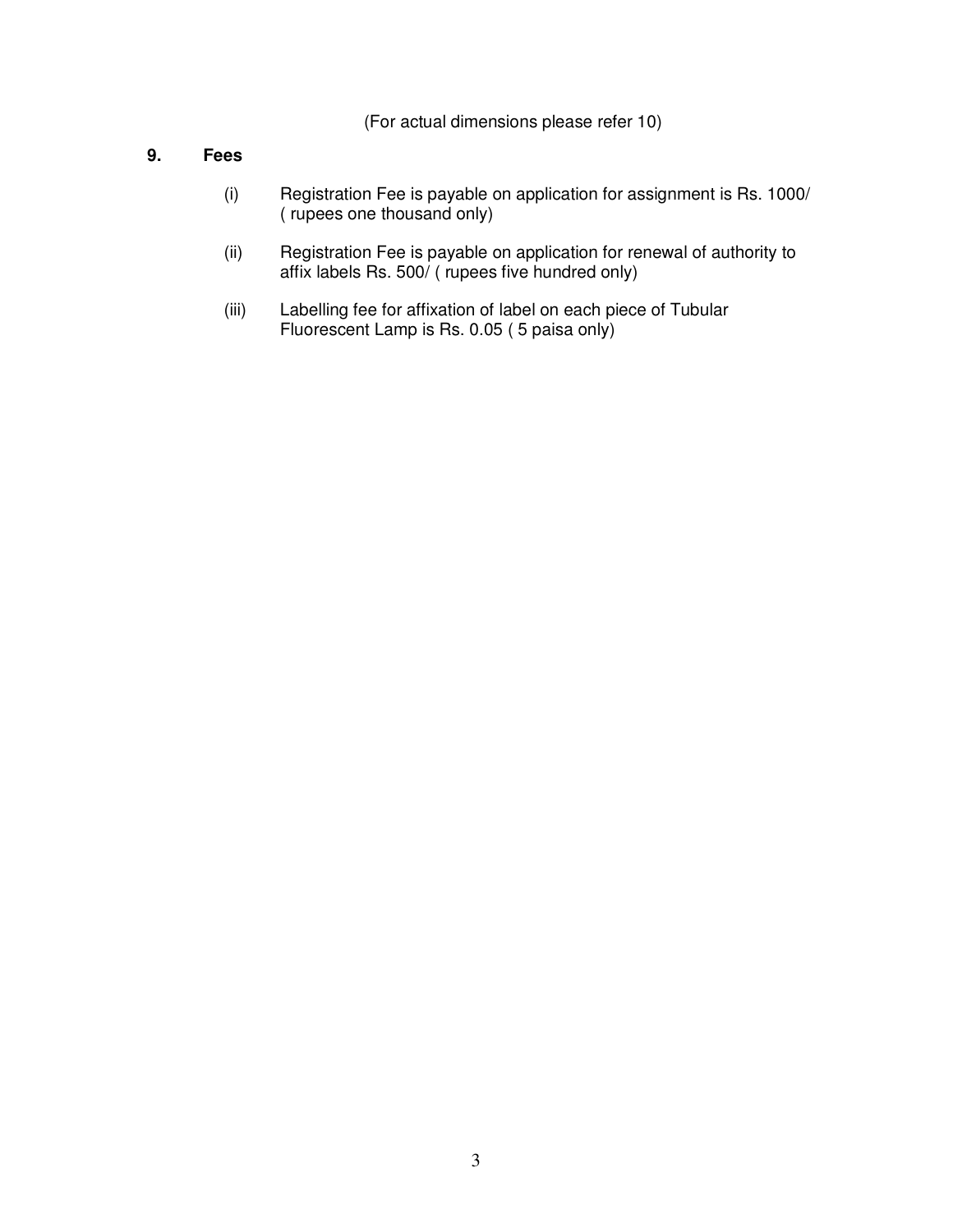## **10. Dimensional drawing of the label.**



|                                    | <b>S ENERGY IS LIFE</b> |              |                 |                   |          |                                                                                   |
|------------------------------------|-------------------------|--------------|-----------------|-------------------|----------|-----------------------------------------------------------------------------------|
| <b>STAR RATING</b>                 |                         | **           | ***             | ****              | *****    | Under test conditions when $\leq 1$                                               |
| Lumens per Watt at 0100 hrs of use | $-61$                   | $>1818-67$   | $> = 67.8 < 86$ | $>=86.8<92$       | $>= 92$  | tested in accordance to IS $\frac{8}{10}$<br>2418. Actual efficiency will $\zeta$ |
| Lumens per Watt at 2000 hrs of use | $-52$                   | >=52 & <57   | $> = 57$ & <77  | $>=77.8 < 83$     | $> = 83$ | vary as per site conditions.                                                      |
| Lumens per Watt at 3500 hrs of use | 49                      | $>408$ & <54 | >154.8 < 73     | $> = 73.8 \le 78$ | $> = 78$ | <b>CONSERVE IT</b>                                                                |
| $+58.5$ mm $+$                     | 22.2 mm                 | 29.2 mm      | 29.2 mm         | 29.2 mm           | 29.2 mm  | 60.4 mm                                                                           |

 $\cdot$ 158.5 mm $\cdot$ 

|                                    |         | BEE STAR RATING PLAN |             |                 |          |
|------------------------------------|---------|----------------------|-------------|-----------------|----------|
| <b>STAR RATING</b>                 |         |                      | ***         | ****            | *****    |
| Lumens per Watt at 0100 hrs of use | 461     | $3 = 618.467$        | >167.8 < 86 | >=86 & <92      | $5 = 92$ |
| Lumens per Walt at 2000 hrs of use | $-52$   | >=52 & <57           | 5157 < 77   | $> = 77.8 < 83$ | $> = 83$ |
| Lumens per Watt at 3500 hrs of use | -49     | $>49.8$ <54          | 2454.8 < 73 | > 73.8 < 78     | > 78     |
| $+58.5$ mm $+$                     | 22.2 mm | 29.2 mm              | 29.2 mm     | 29.2 mm         | 29.2 mm  |